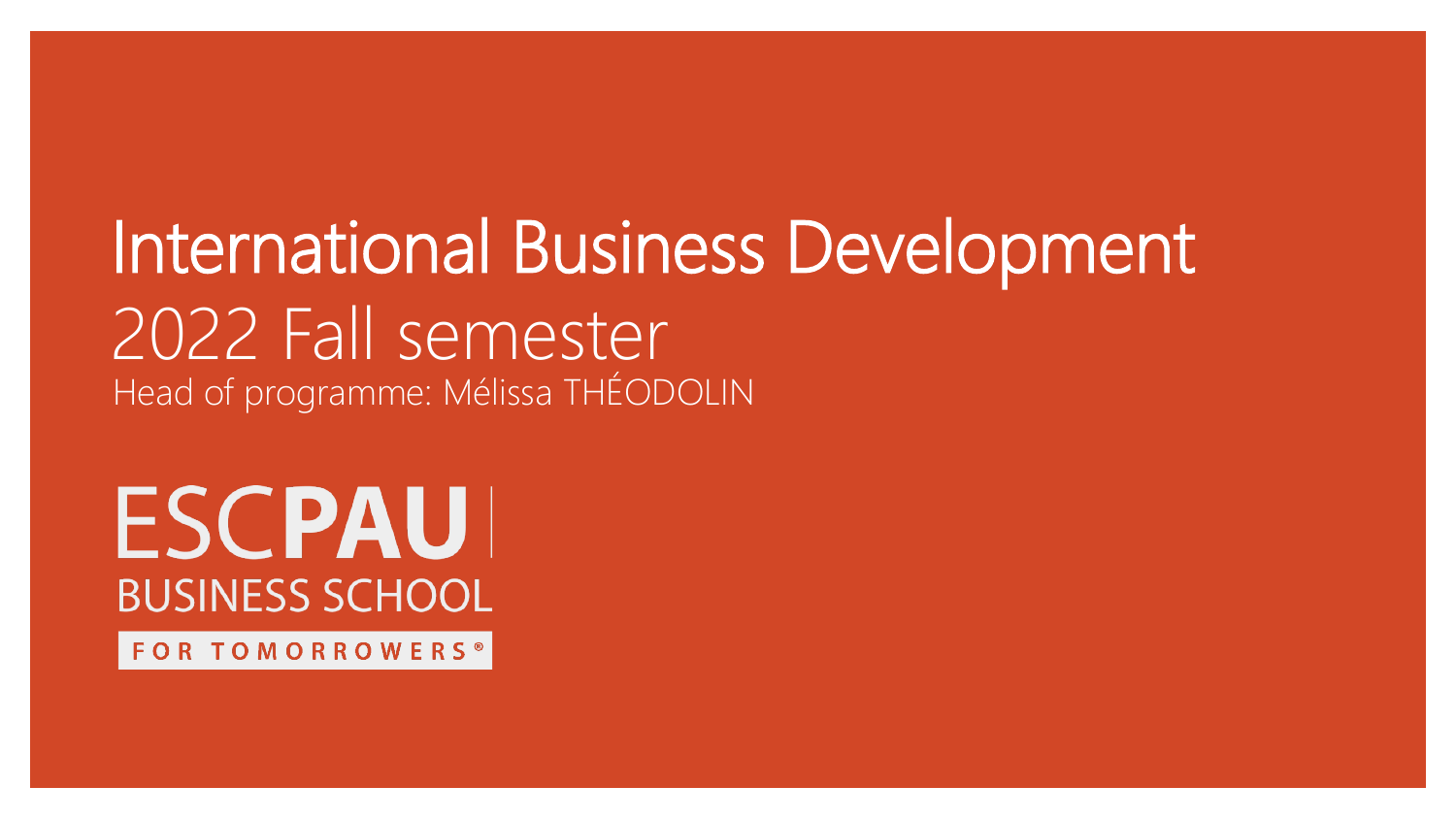

*Type of contribution : Level 1 : Initiation Level 2 : Development Level 3 : Exploitation*

*Measure : Describe the Assurance Of Learning Process*

| <b>Learning Goal</b>                                                              | <b>Type of contribution</b> | <b>Measure</b>     |
|-----------------------------------------------------------------------------------|-----------------------------|--------------------|
| LG1. With a strong knowledge of the role and the place of organizations<br>within | Exploitation                | <b>AOL Process</b> |
| global economies, be able to master:                                              |                             |                    |
| - management techniques (bachelors)                                               |                             |                    |
| LG2. Acquire Skills and Tools to be (or to become) a ToMorrower                   | Development                 | <b>AOL Process</b> |
| <b>LG3. Act with a Global &amp; Responsible Mindset</b>                           | <b>Development</b>          | <b>AOL Process</b> |
| <b>LG4. Think in a Circular Economy Context</b>                                   | Exploitation                | <b>AOL Process</b> |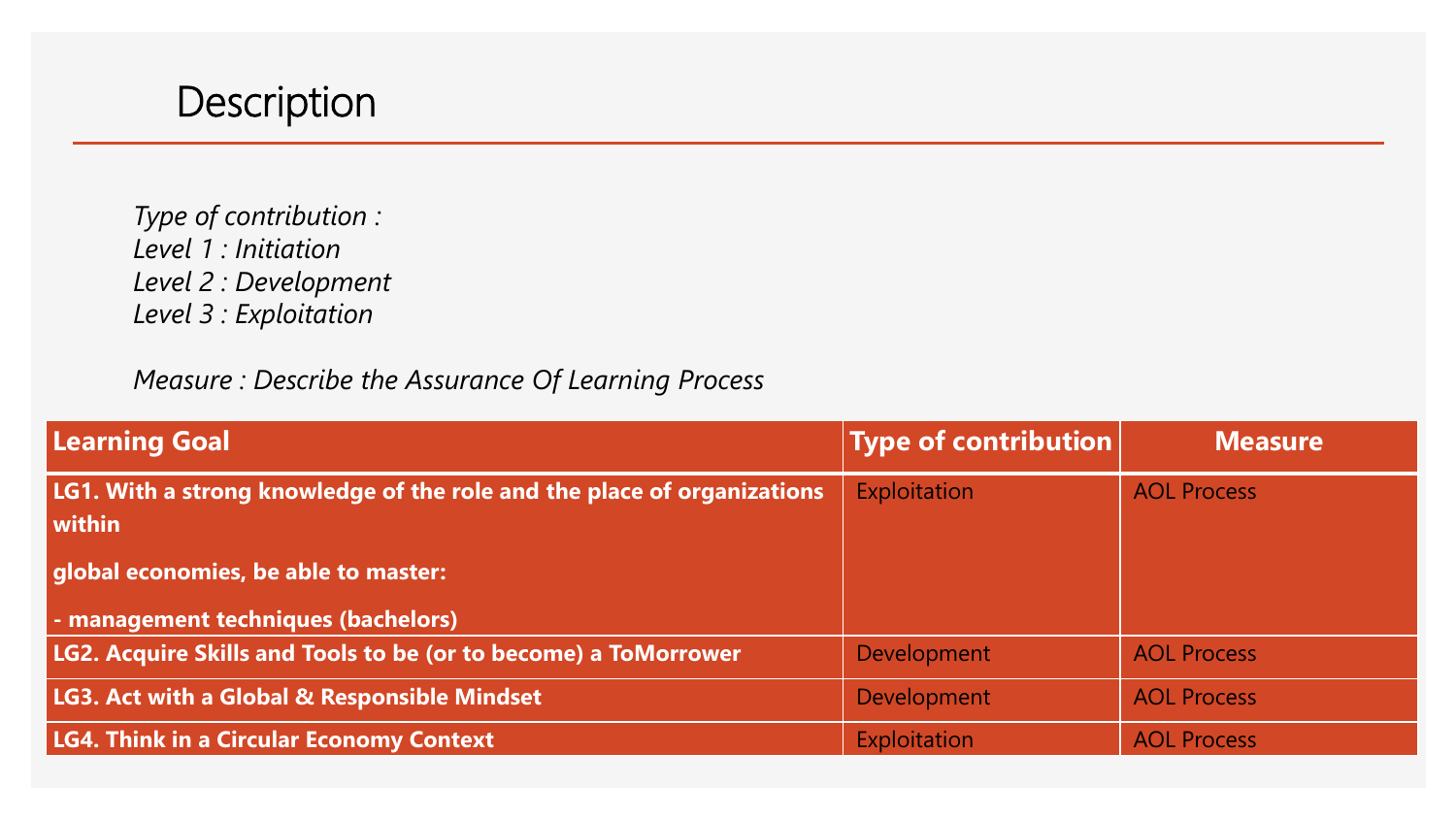**LG1**: With a strong knowledge of the role and the place of organizations within global economies, be able to master:

- management techniques (Undergraduate)
- management strategies and decision making processes (Graduate)

LO1.1: Master the fundamentals in Finance LO1.2: Master the fundamentals in Marketing LO1.3: Master the fundamentals in Operations LO1.4: Master the fundamentals in Strategy LO1.5: Master the fundamentals in Technology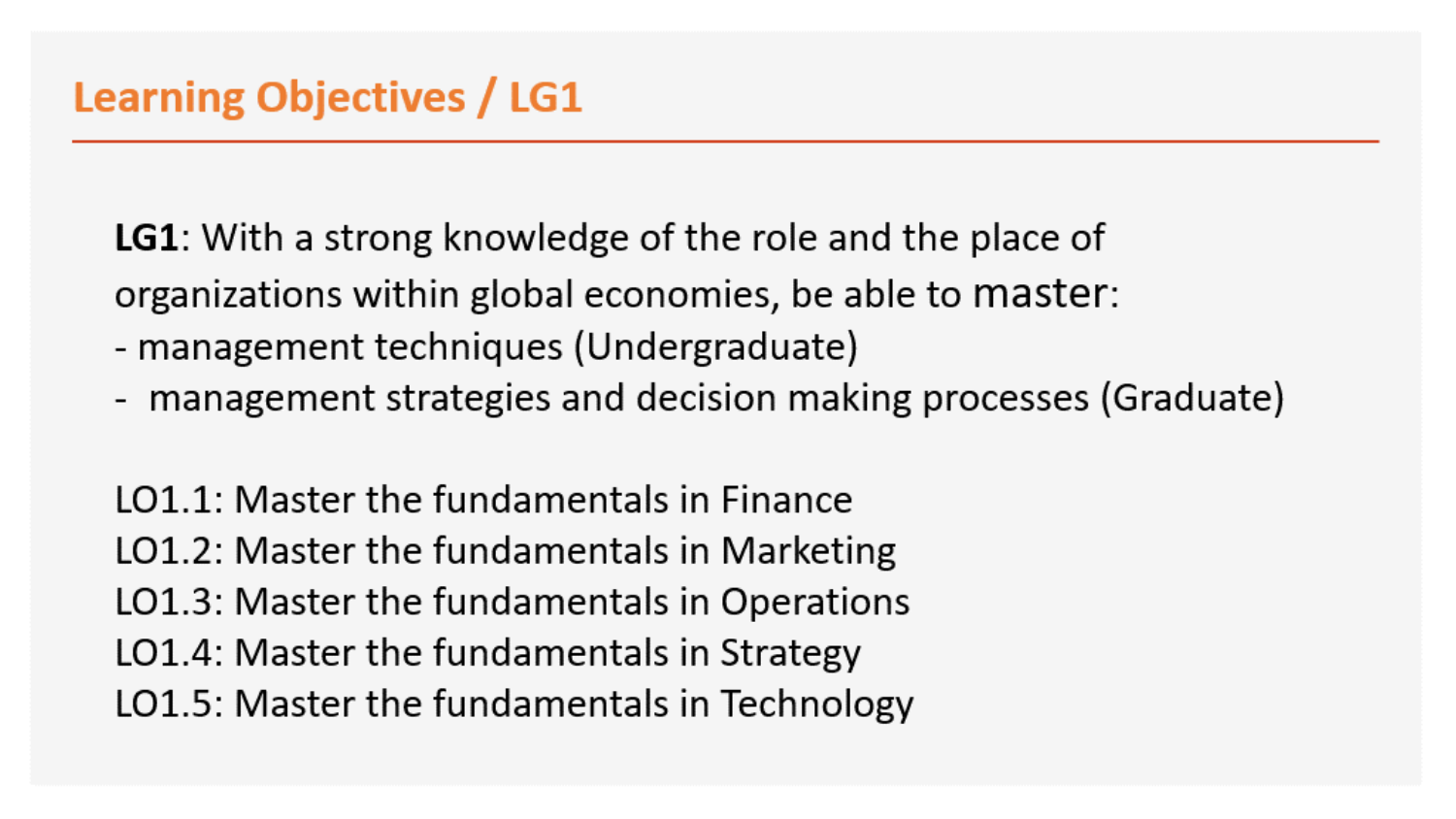# **LG2** : Acquire Skills and Tools to be (or to become) a ToMorrower

LO2.1: Communicate as a ToMorrower LO2.2: Develop an authentic leadership style LO2.3: learn to pivot collectively in order to adap and reach an objective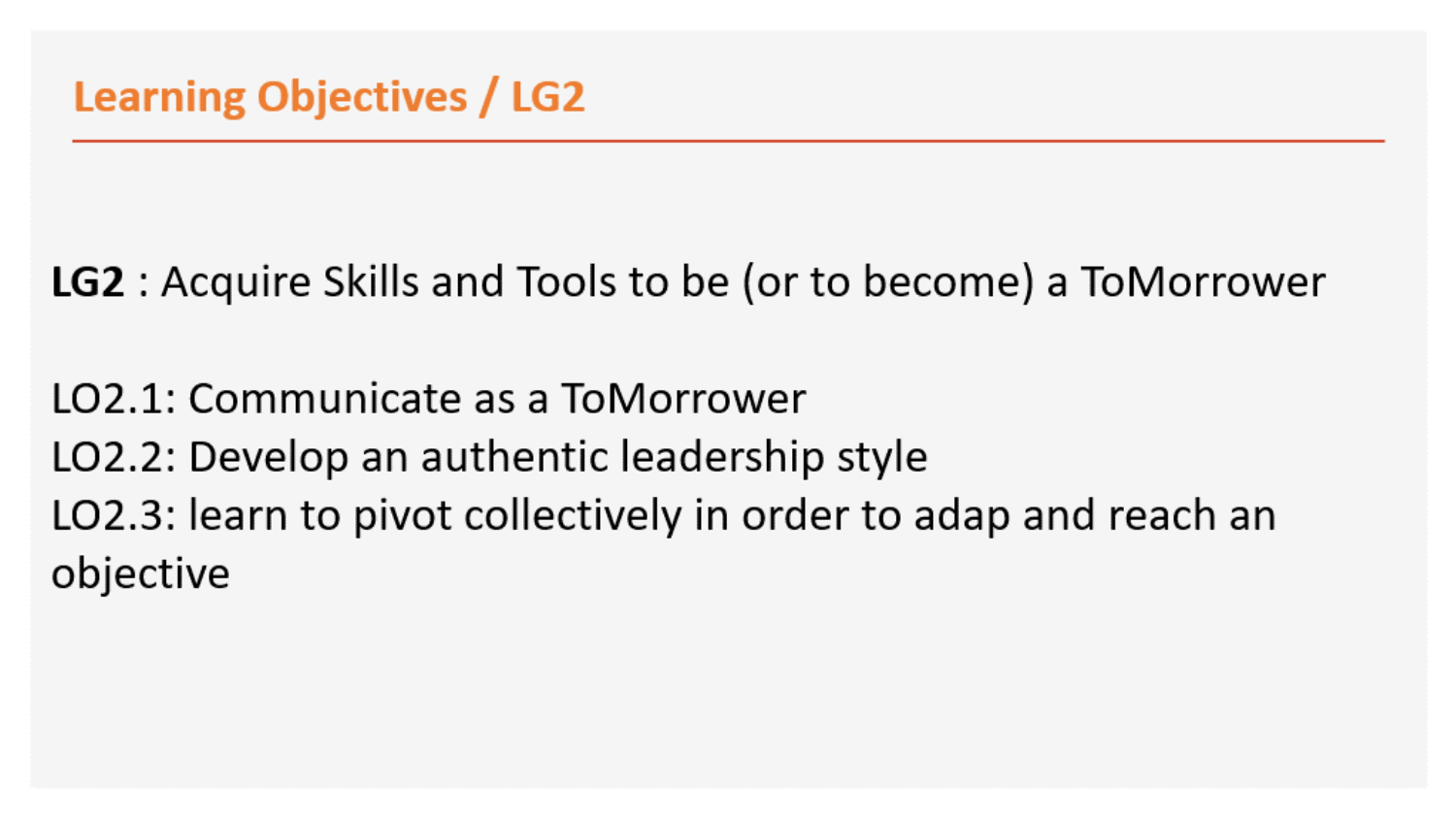# LG3 : Act with a Global & Responsible Mindset

LO3.1: Act global in decision-making and project development LO3.2: Develop awareness about global challenges at every scale LO3.3: Act as a change maker in the system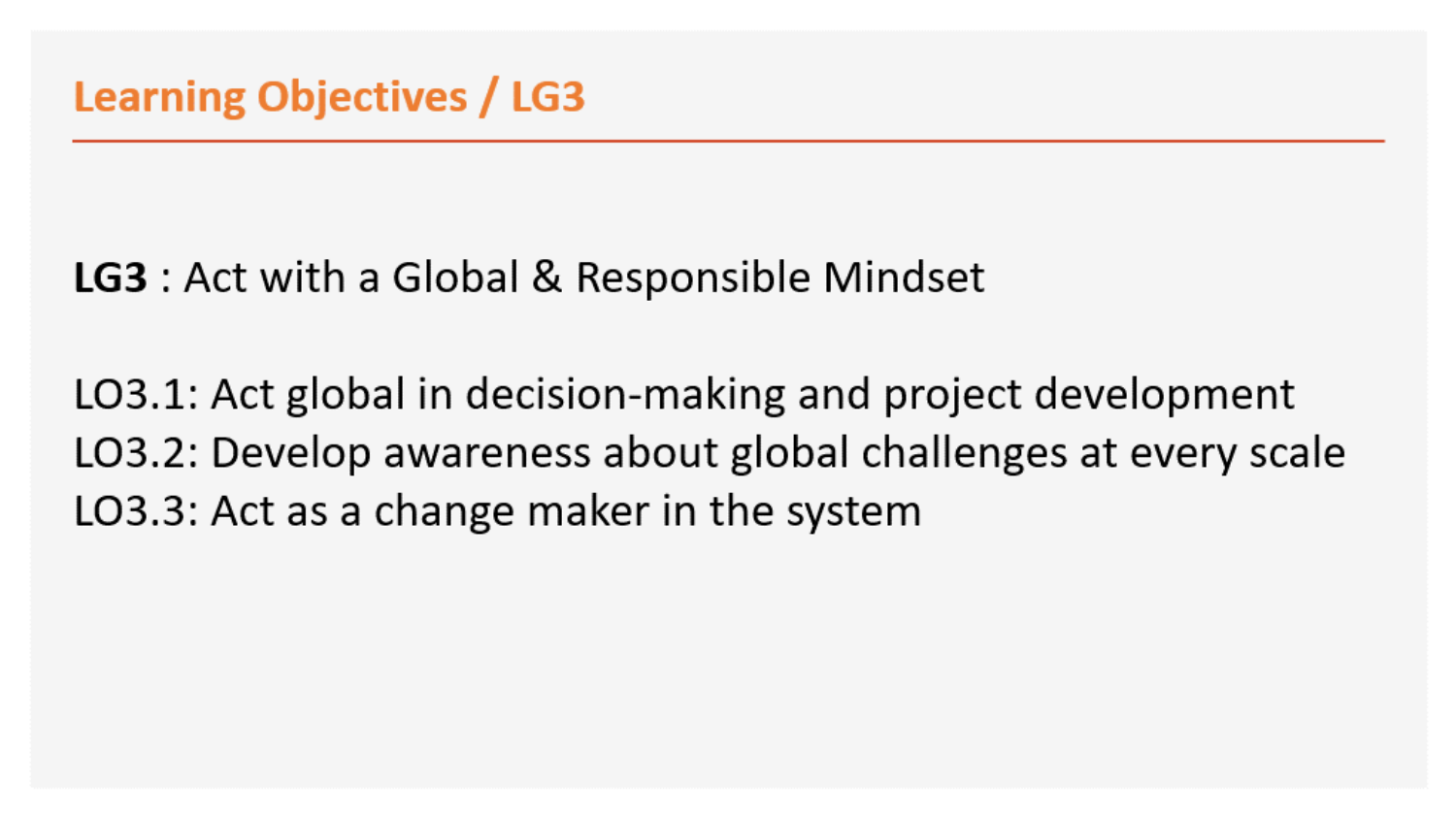**LG4**: Understand the challenges of a circular economy and be able to decide and act in this context

LO4.1: Develop knowledge on Circular Economy LO4.2: Act in complex environment LO4.3: Think as a Circular Manager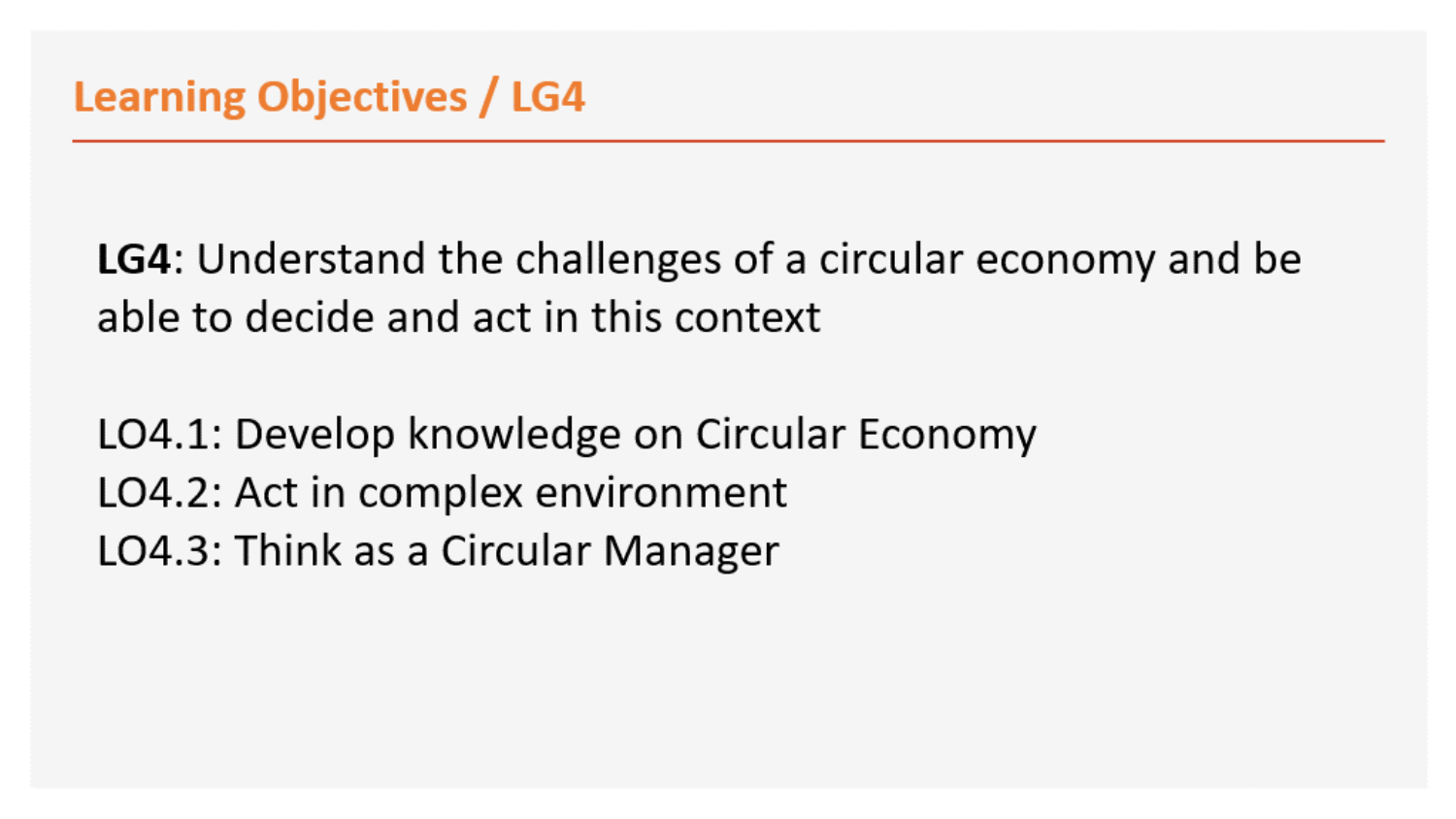# Program Outline

| Module                                                                    | <b>Teaching Method</b> | Language | <b>Hours</b>  | <b>ECTS</b>               |
|---------------------------------------------------------------------------|------------------------|----------|---------------|---------------------------|
| Action-research For Tomorrowers                                           | Lecture + practice     | FR / EN  | 42            | 5                         |
| Web marketing                                                             | Lecture + practice     | EN       | 42            | 5                         |
| Leadership & organization                                                 | Lecture + Practice     | EN       | 42            | 5                         |
| International business                                                    | Lecture + practice     | EN       | 42            | 5                         |
| Export assignment                                                         | Lecture + Practice     | EN       | 42            | 5                         |
| French as a foreign language<br>or English (for French speaking students) | Lecture + Practice     | FR / EN  | 30            | 5                         |
| 6 modules                                                                 |                        |          | 230<br>heures | 30 crédits<br><b>ECTS</b> |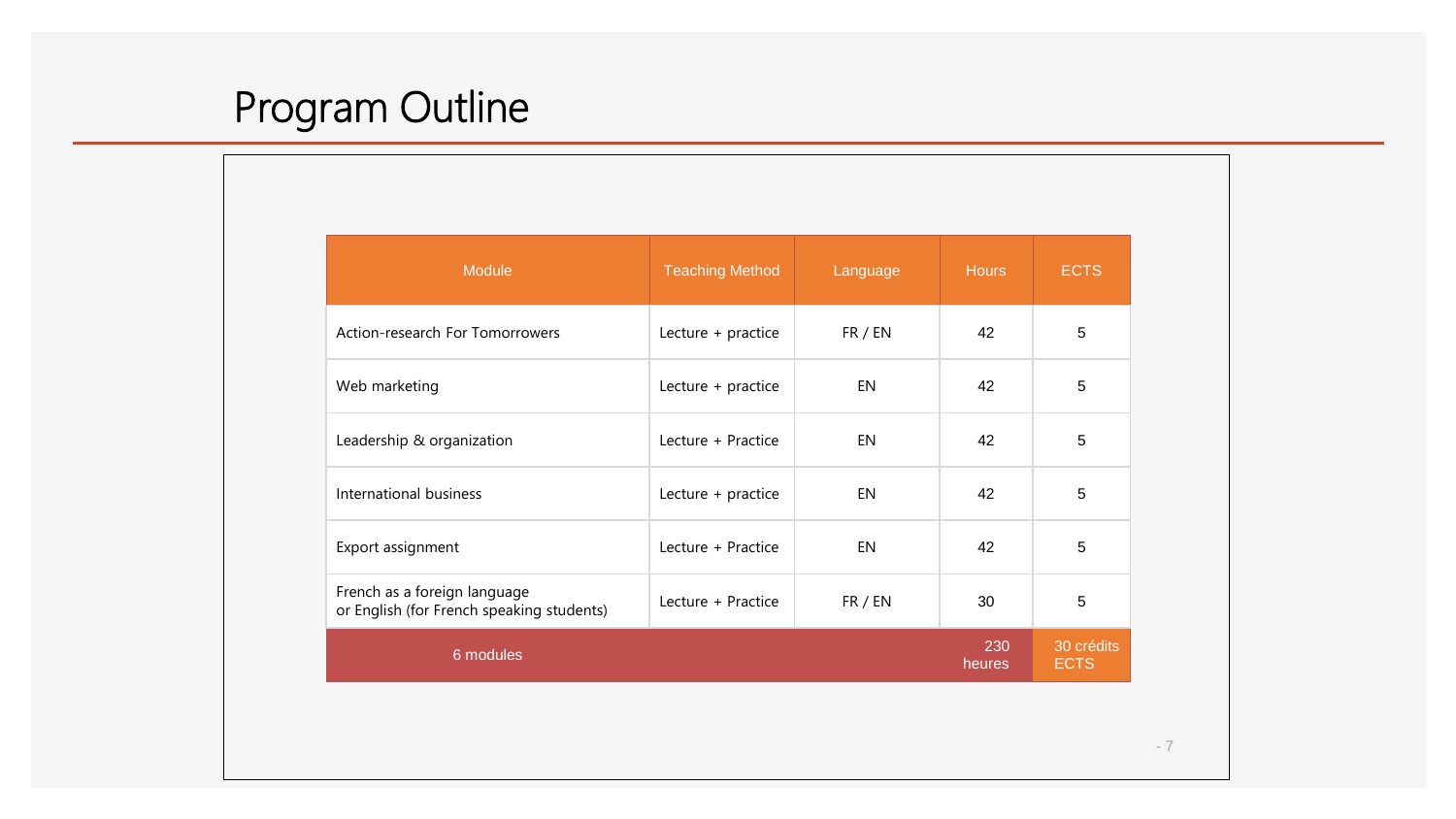## Modules Presentation

#### Module 1 : Research-action For Tomorrowers

In this module, students benefits from a digital learning expedition in companies operating in the circular economy. They are invited to caontact companies and conduct academic research in order to preapre themselved for academic research methods.

#### Module 2 : Web marketing

Web-Marketing is a module with a hands-on approch on digital marketing strategies from planning to operations and tools in order to maximize the results' impact.

#### Module 3 : Leadership & organization

This module is composed by a seminar about leadership in order for students to explore their capacities and develop them for intrapersonal and interpersonal purposes.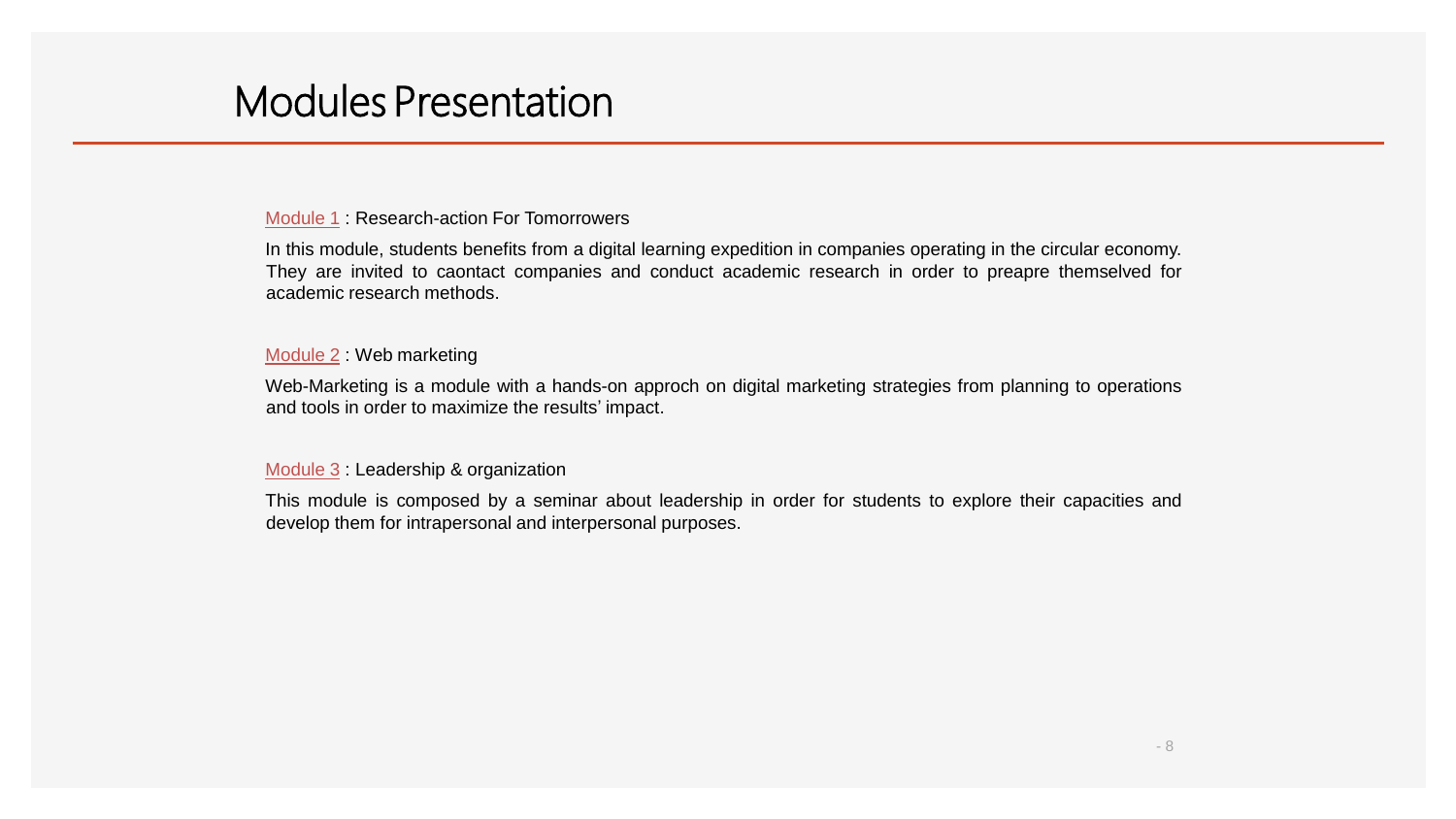## Modules Presentation

#### Module 4 : International Business

This module focuses on legal agreements and international development. Students will possess the knowledge and capacities to drive international negociations with the right legal approach.

#### Module 5: Export Assignment

Students will be provided with real business cases of internationalization. They will be accompanied to produce guidance deliverables for companies to help them in their decision-making process.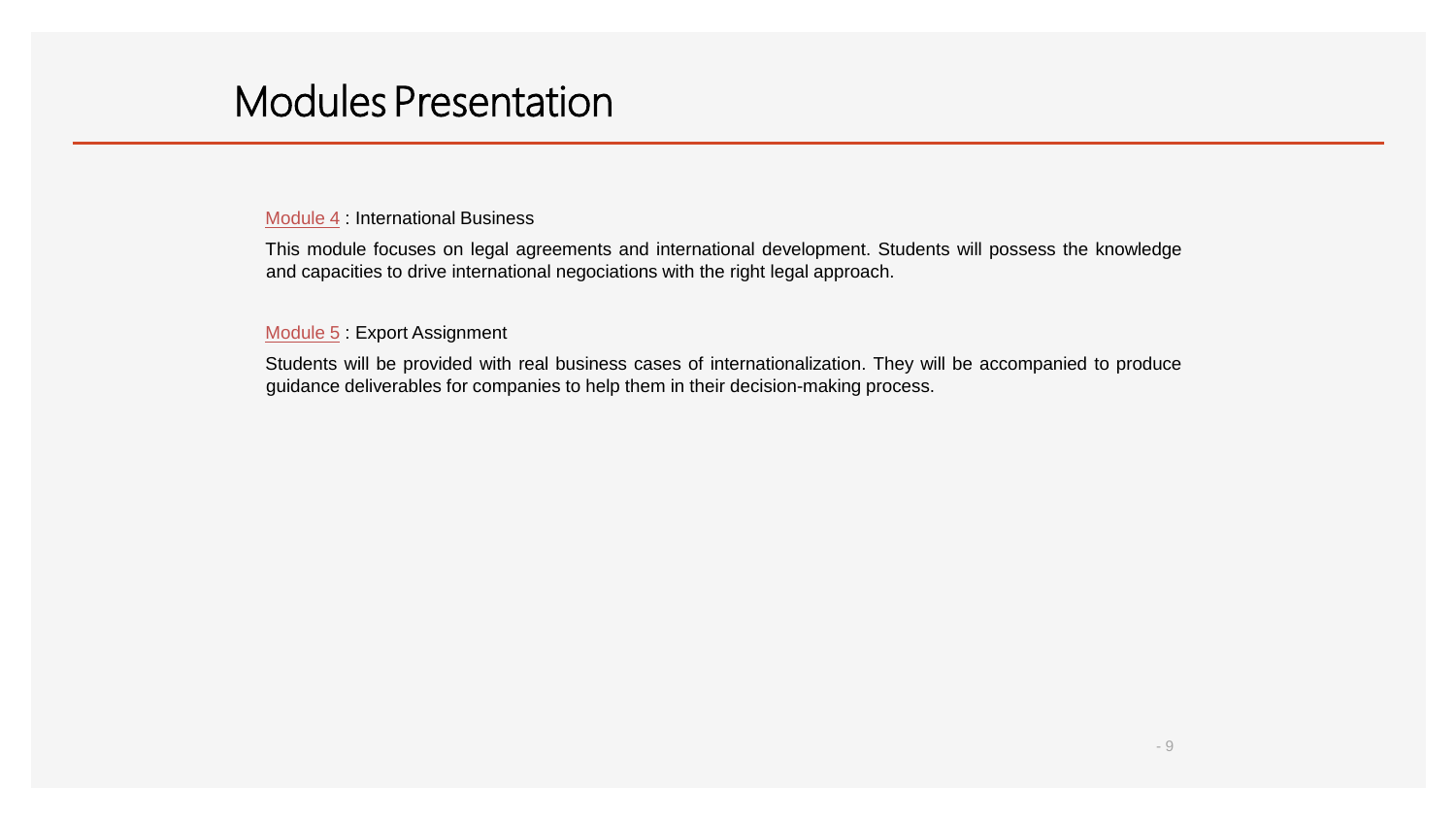# Teaching Methods

An Interactive and differentiated Pedagogy divided into three main learning concepts:



#### **Learning through Concepts and Tools' Acquisition**

Delivered through a combination of classroom and hands-on exercises, independent studies, and challenging questions



#### **Learning through Case Study**

After having introduced and discuss with students main concepts, approaches and tools, Professors encourage students to develop their knowledge and work practice by using a solving case approach.



#### **Learning through Practice and Research**

In addition, Professors encourage students to go through rigorous field projects that enable them to put into practice all their learning. This takes the form of what we call a Field Research Project or FRP. In group, students are invited to write a paper and perform an oral presentation based upon subjects suggested by student groups, the school, or companies that work very close with the school. What we are looking for when teaching is to offer to students: knowledge, methods, tools, and experience that can help them to develop their skills not only as a manager but also as a leader. We believe that being a leader implies being able to develop skills and integrate behavior as: Transformational Leader, Adaptive Leader, Inspirational Leader We believe that our teaching method can help you to be a leader who inspires innovation and change.